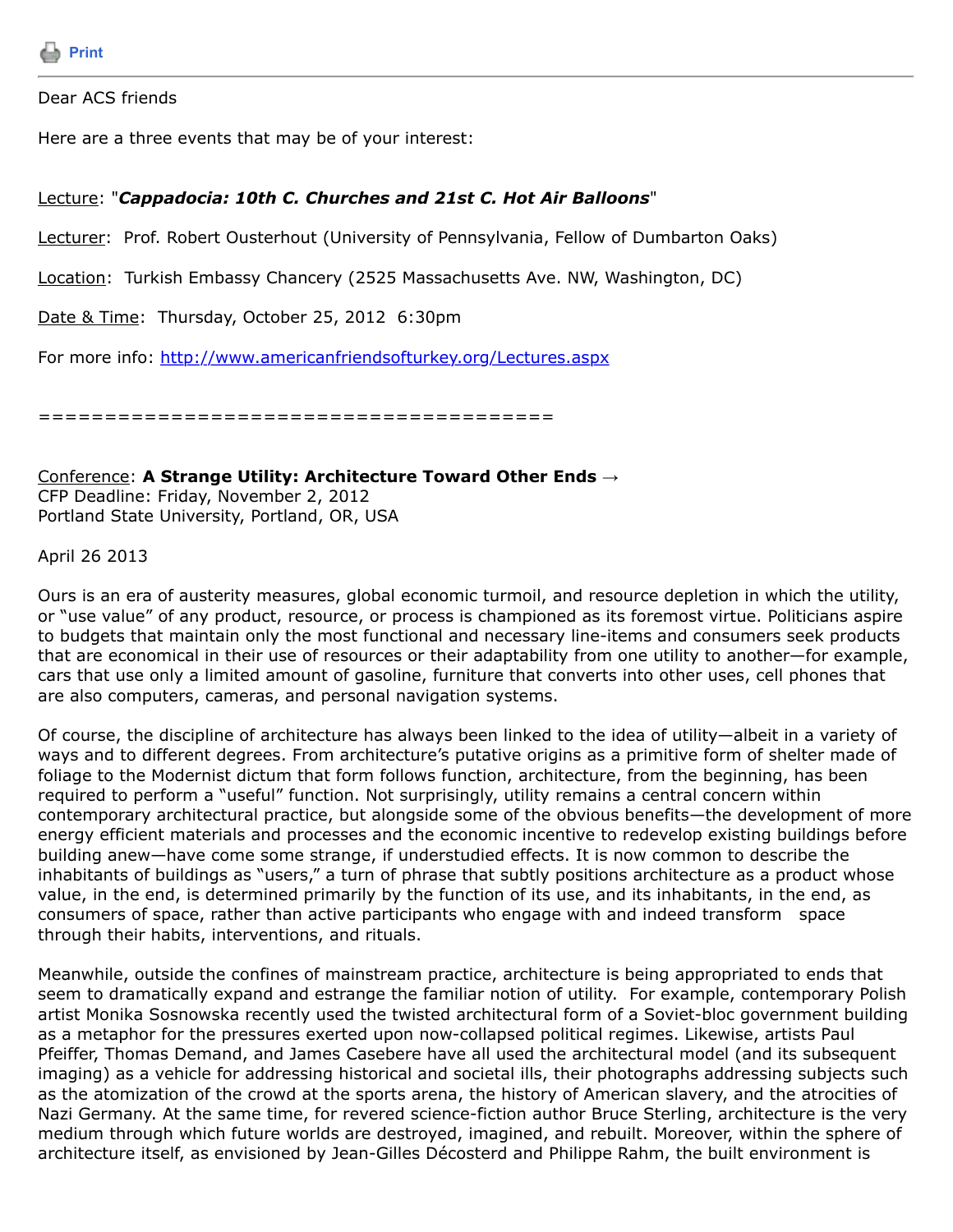designed to incite physiological and biological responses; indeed, for many avant-garde architects, architecture is both a medium and means to an unconventional end, one part of an equation that considers, among many influences, the social, cultural, mythological, economic, electromagnetic, biological and chemical interactions between our bodies and the built environments they engage.

Recognizing the contemporary currency of utility, this symposium seeks unexpected ways of defining this term within and with respect to the built environment. Submissions sought include, but are not limited to, academic papers, performances, audience-participatory projects, poetry, and prose. This symposium will be structured around a series of events and speakers that grapple with the following questions: how and who has defined architecture's use-value, its utility? How can turning to other disciplines' unexpected utilization of architecture expand architects' and architectural historians' perception of architecture's utility? And, what are architecture's future utilities? As architecture's primary function is called into question daily, we may find that the answer to architecture's future lies precisely in its strange utility.

Confirmed Keynote Speakers:

Philippe Rahm, Philippe Rahm architectes, Paris, France Jimenez Lai, Assistant Professor of Architecture, University of Illinois Chicago Jill L. Stoner, Associate Professor of Architecture, UC Berkeley

Please respond with 500 word abstract/proposal and CV, emailed to both:

[nwendl@pdx.edu](https://listserv.tamu.edu/cgi-bin/nwendl@pdx.edu)

and

[iwallace@uga.edu](https://listserv.tamu.edu/cgi-bin/iwallace@uga.edu)

=======================================

# What is the Bible? The Patristic Doctrine of Scripture

## Third Annual Symposium in Honor of Fr. Georges Florovsky **Princeton University & Princeton Theological Seminary Friday, February 15, 2013 at 3:00 p.m. to Saturday, February 16, 2013 at 4:00 p.m.**

The purpose of this year's symposium is to re-open a consideration of the **doctrine** of Scripture for contemporary theology rooted in the tradition of the Fathers (Greek, Latin, and Oriental), an endeavor inspired by the theological vision of the 20th century's foremost Orthodox Christian theologian, Fr. Georges Florovsky. That is: our interest is not in mere description of historical uses of Scripture or interpretive methods, but rather in the very nature of Scripture itself and its place within the whole economy of creation, revelation, and salvation. The symposium is organized by the Fr. Georges Florovsky Orthodox Christian Theological Society at Princeton University and the School of Christian Vocation and Mission at Princeton Theological Seminary. Call for Papers [<http://www.princeton.edu/~florov/CFP\\_2013\\_Patristic\\_Symposium.pdf](http://www.princeton.edu/~florov/CFP_2013_Patristic_Symposium.pdf)>: Interested in giving a paper at **the symposium? Click here [<http://www.princeton.edu/~florov/CFP\\_2013\\_Patristic\\_Symposium.pdf>](http://www.princeton.edu/~florov/CFP_2013_Patristic_Symposium.pdf) to read and respond to the call**.

## **His Eminence Archbishop Demetrios**

Archbishop Demetrios <<http://www.goarch.org/archbishop/demetrios/biography>> (Ph.D., Harvard) is Primate of the Greek Orthodox Church in America. He has had a long and distinguished career in ministry and academia. He is the recipient of numerous degrees, earned and honorary, and the author of 7 books and 100s of articles. His lecture will focus on St. John Chrysostom.

#### **Fr. John McGuckin**

Fr. John McGuckin [<http://www.utsnyc.edu/faculty/faculty-directory/john-mcguckin](http://www.utsnyc.edu/faculty/faculty-directory/john-mcguckin)> (Ph.D., Durham) is Professor in Late Antique and Byzantine Christian History at Union Theological Seminary, as well as a Professor of Byzantine Christian Studies at Columbia University. Some of Fr. John's 23 books and many articles examine the thought of Origen, about whom he will be speaking.

#### **Dr. Kathleen McVey**

Dr. Kathleen McVey [<http://www.ptsem.edu/index.aspx?id=1944&menu\\_id=72](http://www.ptsem.edu/index.aspx?id=1944&menu_id=72)> (Ph.D., Harvard) is Joseph Ross Stevenson Professor of Church History at Princeton Theological Seminary. The author of many publications and a noted scholar of Syriac Christianity, she will lecture on the doctrine of Scripture in St. Ephrem the Syrian.

#### **Dr. Michael Legaspi** Dr. Michael Legaspi

[<http://www.andover.edu/Academics/PhilosophyReligiousStudies/Faculty/Pages/MichaelLegaspi.aspx>](http://www.andover.edu/Academics/PhilosophyReligiousStudies/Faculty/Pages/MichaelLegaspi.aspx) (Ph.D.,